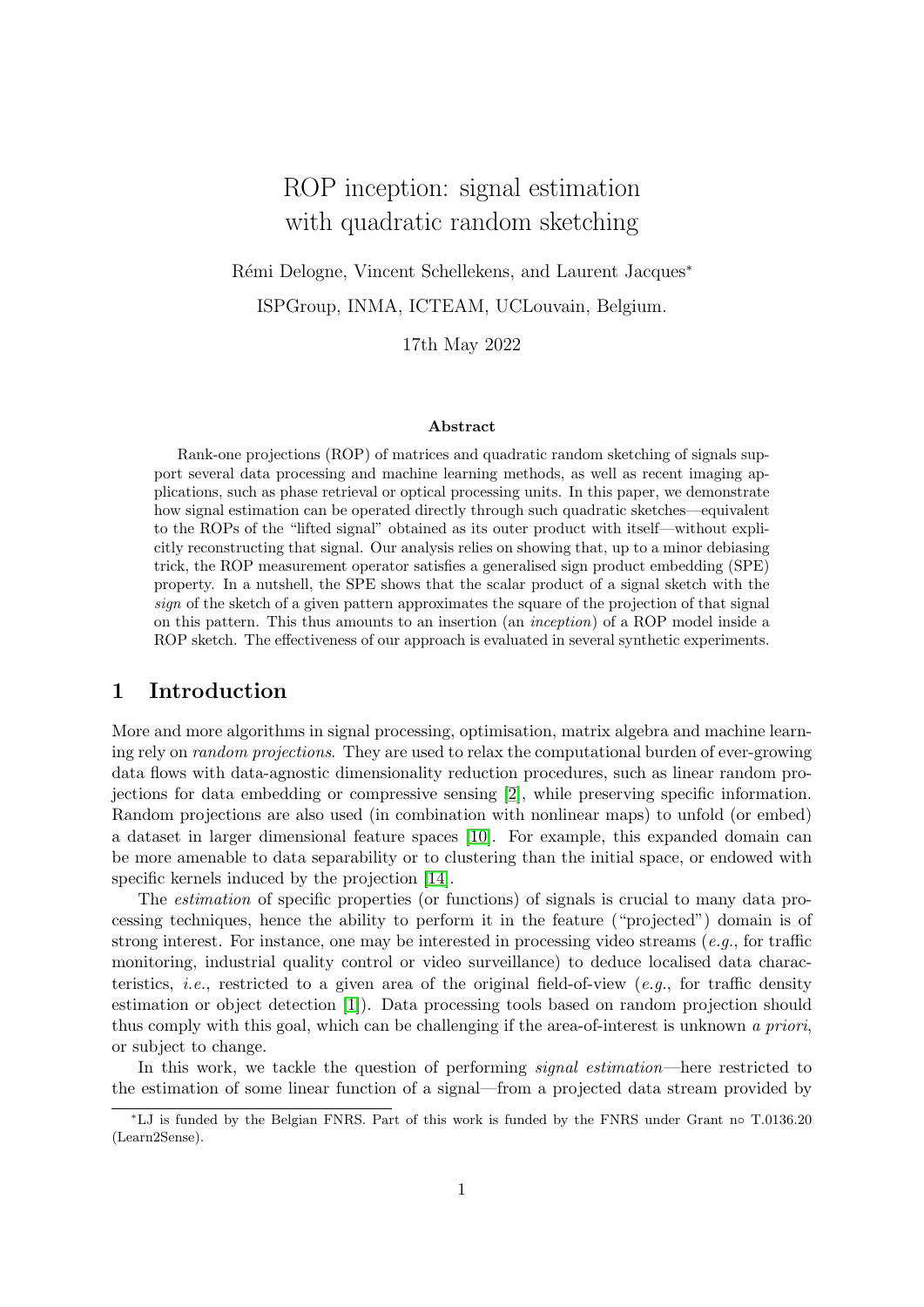quadratic random projections of signals (see Sec. [2\)](#page-1-0). This specific data-agnostic projection is related to the sketching<sup>[1](#page-1-1)</sup> technique of rank-one projections (ROP) [\[8,](#page-7-3) [6\]](#page-7-4). Our work is motivated by a recent optical machine which performs ultra-rapid and low-power computations of such quadratic sketches [\[10\]](#page-7-1). However, with this technology, these computations are performed in a black-box manner, which prohibits us to explicitly access the random construction supporting the ROP model inside the localisation procedure—they are thus *hidden* to us (*i.e.*, we do not have access to the adjoint ROP operator). Our main contribution amounts to showing theoretically that, up to some controlled distortion, signal estimation can be operated directly on quadratic signal sketches without reconstructing the signal (and hence avoiding often costly reconstruction methods [\[7,](#page-7-5) [6,](#page-7-4) [5,](#page-7-6) [8\]](#page-7-3)). More specifically, the square of this comparison—which is a ROP itself—can be approximated by projecting the sketched signal on the *sign* of the sketched pattern, *i.e.*, summarising this last sketch to only the *sign* its components (see Sec. [3\)](#page-2-0). We thus achieves a sort of inception of a ROP inside a ROP model. This result is thus similar to the techniques pursued in [\[3\]](#page-7-7), where specific signal processing tasks are shown to be computable directly from compressive measurements. Our theoretical analysis is achieved from a generalisation of the sign product embedding (SPE) property, initially developed in one-bit compressive sensing  $[9, 5]$  $[9, 5]$ .

To demonstrate the efficacy of our approach, we consider several synthetic signal estimation scenarios in Sec. [4.](#page-2-1) A first experiment quantifies the approximation error induced by our approach by considering a pattern that is orthogonal to the signal of interest. Next, we show how we can localise a rotating disk in one of the four quadrants of an image using only the image ROPs. Finally, we propose to classify MNIST handwritten digit images [\[4\]](#page-7-9) directly in the DROP domain, with accuracy comparable to a direct processing of these images.

## <span id="page-1-0"></span>2 Sketching with hidden rank one projections

In this work, we consider the *quadratic data sketching* mechanism, which consists in taking a series of m quadratic measurements  $(a_i^{\top} x)^2$  of a signal of interest  $x \in \mathbb{R}^n$ , with a set of m random vectors  $\{a_i\}_{i=1}^m \subset \mathbb{R}^n$ . The sketching operator  $\mathcal{A}^{\vee}$  applied to the vector  $x$  is thus defined as

$$
\mathcal{A}^{\mathbf{v}}: \boldsymbol{x} \in \mathbb{R}^n \mapsto \mathcal{A}^{\mathbf{v}}(\boldsymbol{x}) := ((\boldsymbol{a}_i^{\top} \boldsymbol{x})^2)_{i=1}^m := ((\boldsymbol{a}_1^{\top} \boldsymbol{x})^2, \dots, (\boldsymbol{a}_m^{\top} \boldsymbol{x})^2) \in \mathbb{R}_+^m.
$$
 (1)

We assume that, while the operator  $\mathcal{A}^{\mathbf{v}}$  can be computed, we cannot explicitly access to the random vectors  $\{a_i\}_{i=1}^m$ . This restriction is indeed required by a recent optical technology, named Optical Processing Unit (OPU) [\[10\]](#page-7-1). An OPU allows us to compute all the components of  $\mathcal{A}^{\vee}(x)$  in a reproducible way using the physical properties of multiple scattering of coherent light in random media, which is thus extremely fast and power-efficient (even if  $m \simeq n$ ). In this context, the vectors  $\{a_i\}_{i=1}^m$  are fixed, but *hidden* to us. Moreover, following the observations made in [\[10\]](#page-7-1), we assume that each random vector  $a_i$  is i.i.d. as a Gaussian random vector<sup>[2](#page-1-2)</sup>  $a \sim \mathcal{N}(0, I_n)$ , with identity covariance  $I_n$ .

As observed in the context of phase retrieval [\[7\]](#page-7-5), the operator  $\mathcal{A}^{\vee}$  amounts to a rank-one projection of the *lifted signal*, *i.e.*, the rank-one matrix  $\mathbf{X} = \boldsymbol{x} \boldsymbol{x}^{\top} \in \mathbb{R}^{n \times n}$ , onto the rank-one random matrices  $\{A_i := a_i a_i^{\top}\}_{i=1}^m \subset \mathbb{R}^{n \times n}$ , as defined by the equivalence

$$
\mathcal{A}^{\mathrm{v}}(x)=((\boldsymbol{a}_i^{\top} x)^2)_{i=1}^m=\left(\boldsymbol{a}_i^{\top} x x^{\top} \boldsymbol{a}_i\right)_{i=1}^m=\left(\langle A_i, X \rangle\right)_{i=1}^m=:\mathcal{A}(X),
$$

<span id="page-1-1"></span><sup>&</sup>lt;sup>1</sup>In this work, the term "sketch" designates a generic data transformation (feature map) without restriction to the special case of dimensionality reduction; the dimension of a signal sketch can thus be larger that the input signal space dimension.

<span id="page-1-2"></span><sup>&</sup>lt;sup>2</sup>This optical projection is actually modelled by quadratic projections over complex random vectors, but we here work in the real field for the sake of simplicity.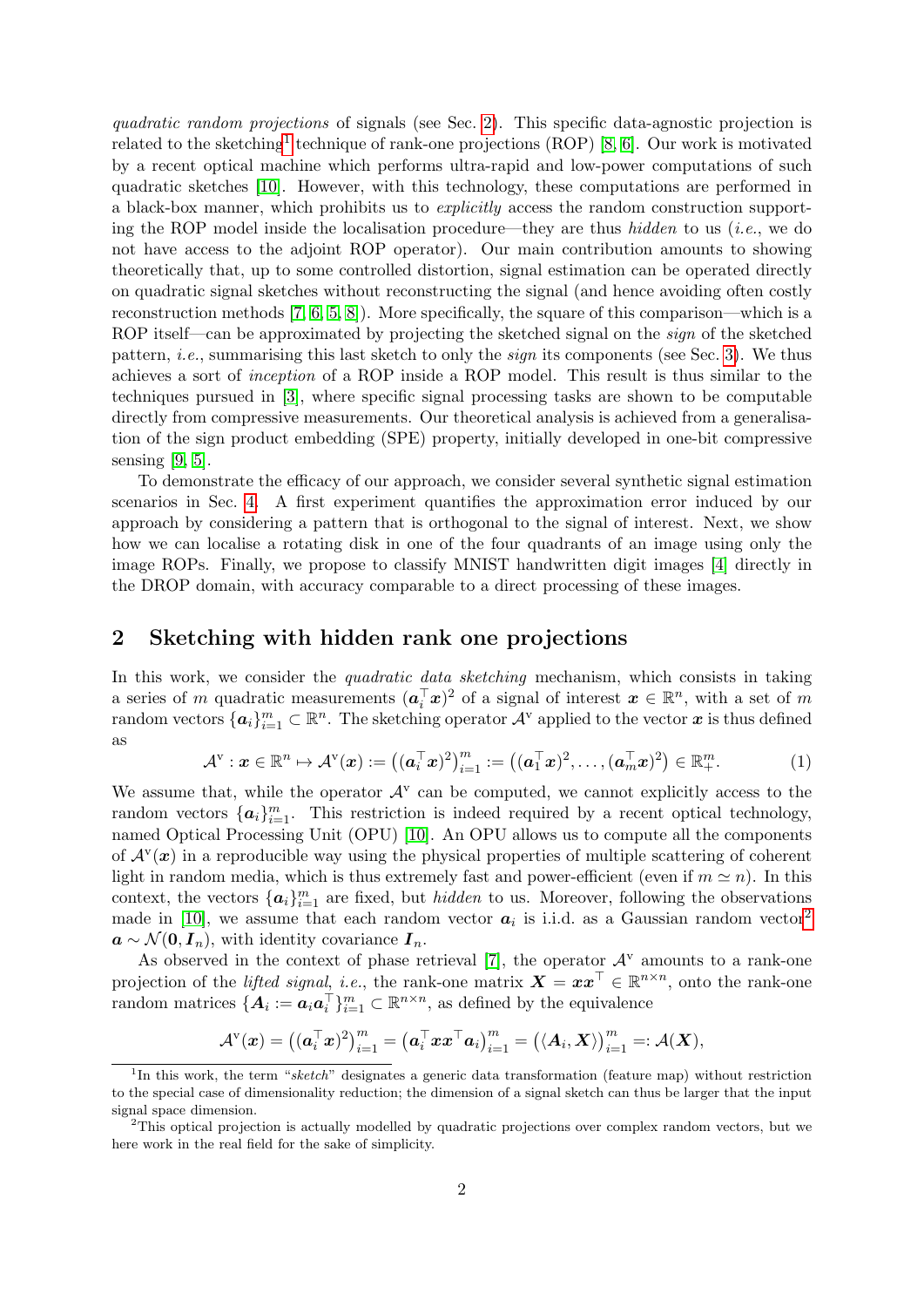where  $\langle \cdot, \cdot \rangle$  is the Frobenius inner product [\[8,](#page-7-3) [6\]](#page-7-4). We thus use "quadratic sketch" and "ROP measurements" interchangeably.

As the ROP operator is biased—*i.e.*, given a signal x, there is no constant  $c > 0$  such that  $\frac{c}{m}\mathbb{E}||\mathcal{A}^{\vee}(x)||^2$  equals  $||x||^4 = ||\mathbf{X}||_F^2$ —it is useful to introduce the *debiased* ROP operator (DROP) [\[8\]](#page-7-3)

$$
\mathcal{B}: \boldsymbol{x} \in \mathbb{R}^n \mapsto \mathcal{B}(\boldsymbol{x}) = \left(\mathcal{A}_{2i}^{\mathrm{v}}(\boldsymbol{x}) - \mathcal{A}_{2i+1}^{\mathrm{v}}(\boldsymbol{x})\right)_{i=1}^m. \tag{2}
$$

An OPU can trivially implement this operation by applying finite pixel differences in its focal plane. It can be shown that  $\frac{1}{4m}\mathbb{E}||\mathcal{B}(x)||^2 = ||x||^4$  [\[8,](#page-7-3) Lemma 4]. While the approximation 1  $\frac{1}{4m} \|\mathcal{B}(x)\|^2 \approx \|x\|^4$  is hard to achieve at reasonable values of  $m-\mathcal{B}$  respects the restricted isometry property (RIP) in only a few restrictive settings [\[8,](#page-7-3) [6\]](#page-7-4)—we leverage below another useful property of B.

### <span id="page-2-0"></span>3 Signal estimation in the DROP domain

Our objective is to show that we can do (approximate) signal estimation—when this estimation amounts to estimating a linear function of the signal—directly from random quadratic signal sketches, and thus without knowing the observed signal. This is possible by demonstrating that the DROP operator respects, with high probability, the (local) sign product embedding (SPE) property [\[9\]](#page-7-8), whose proof is postponed to App. [A.](#page-5-0) This SPE is here instantiated on a signal space S consisting of k sparse signals of  $\Sigma_k := \{ \mathbf{v} \in \mathbb{R}^n : |\text{supp}(\mathbf{v})| \leq k \}.$  However, by rotational symmetry of the Gaussian distribution, the proposition below is also valid for sets of  $k$  sparse signals in an orthonormal basis  $\Psi \in \mathbb{R}^{n \times n}$  (such as the wavelet or Fourier bases).

<span id="page-2-4"></span>**Proposition 1.** Given a fixed unit vector  $u \in \mathbb{R}^n$ ,  $\kappa = \pi/4$ , and a distortion  $0 < \delta < 1$ , provided that

<span id="page-2-3"></span>
$$
m \ge C\delta^{-2}k \log(\frac{n}{k\delta}),\tag{3}
$$

then, with probability exceeding  $1 - C \exp(-c\delta^2 m)$ , for all k-sparse signals  $\mathbf{x} \in \Sigma_k := \{ \mathbf{v} \in \mathbb{R}^n :$  $|\text{supp}(v)| \leq k$ , B respects the SPE over  $\Sigma_k$ , i.e.,

<span id="page-2-2"></span>
$$
\left|\frac{\kappa}{m}\langle\operatorname{sign}(\mathcal{B}(\boldsymbol{u})),\mathcal{B}(\boldsymbol{x})\rangle-\langle\boldsymbol{u},\boldsymbol{x}\rangle^2\right|\leq\delta\|\boldsymbol{x}\|^2,
$$
\n(4)

with sign the sign operator applied componentwise on vectors.

This proposition states that, provided that  $m$  is large compared to the dimension of the signal space S (here  $S = \Sigma_k$  and we thus need  $m = \Omega(\delta^{-2}k)$  up to log factors), for any vector  $x \in \mathcal{S}$ , projecting its sketch  $\mathcal{B}(x)$  on  $\text{sign}(\mathcal{B}(u)) \in \{\pm 1\}^m$  is a proxy for  $\langle u, x \rangle^2$ —a ROP of  $xx^\top$ by  $uu<sup>†</sup>$ . The spirit of this result is thus similar to the approach of [\[3\]](#page-7-7) in linear compressive sensing [\[3\]](#page-7-7), where a set of signal processing techniques (including signal estimation) are proved to be applicable in the compressed signal measurements. Let us emphasise that the error of the approximation [\(4\)](#page-2-2) is bounded by  $\delta ||x||^2$ , that is  $O(\sqrt{k/m} ||x||^2)$  (up to log factors) by saturating [\(3\)](#page-2-3). Therefore, the equation [\(4\)](#page-2-2) is useful only if  $\langle u, x/||x|| \rangle^2$  is sufficiently large compared to  $\delta$ . Incidentally, this allows us to estimate  $\delta$  as a function of m by taking a vector  $\boldsymbol{u}$ orthogonal to  $x$  (see Sec. [4\)](#page-2-1). Notice that, by a simple union bound argument, Eq. [4](#page-2-2) in Prop. [1](#page-2-4) can be shown to hold with the same probability bound for all  $\boldsymbol{u}$  in a finite set of S unit vectors provided  $m \geq C\delta^{-2}(k \log(\frac{n}{k\delta}) + \log S)$  (see Cor. [3](#page-7-10) in App. [A\)](#page-5-0).

#### <span id="page-2-1"></span>4 Experiments

This section contains three experiments demonstrating how one can directly carry out signal estimation in the range of the DROP operator. Our first experiment aims at measuring the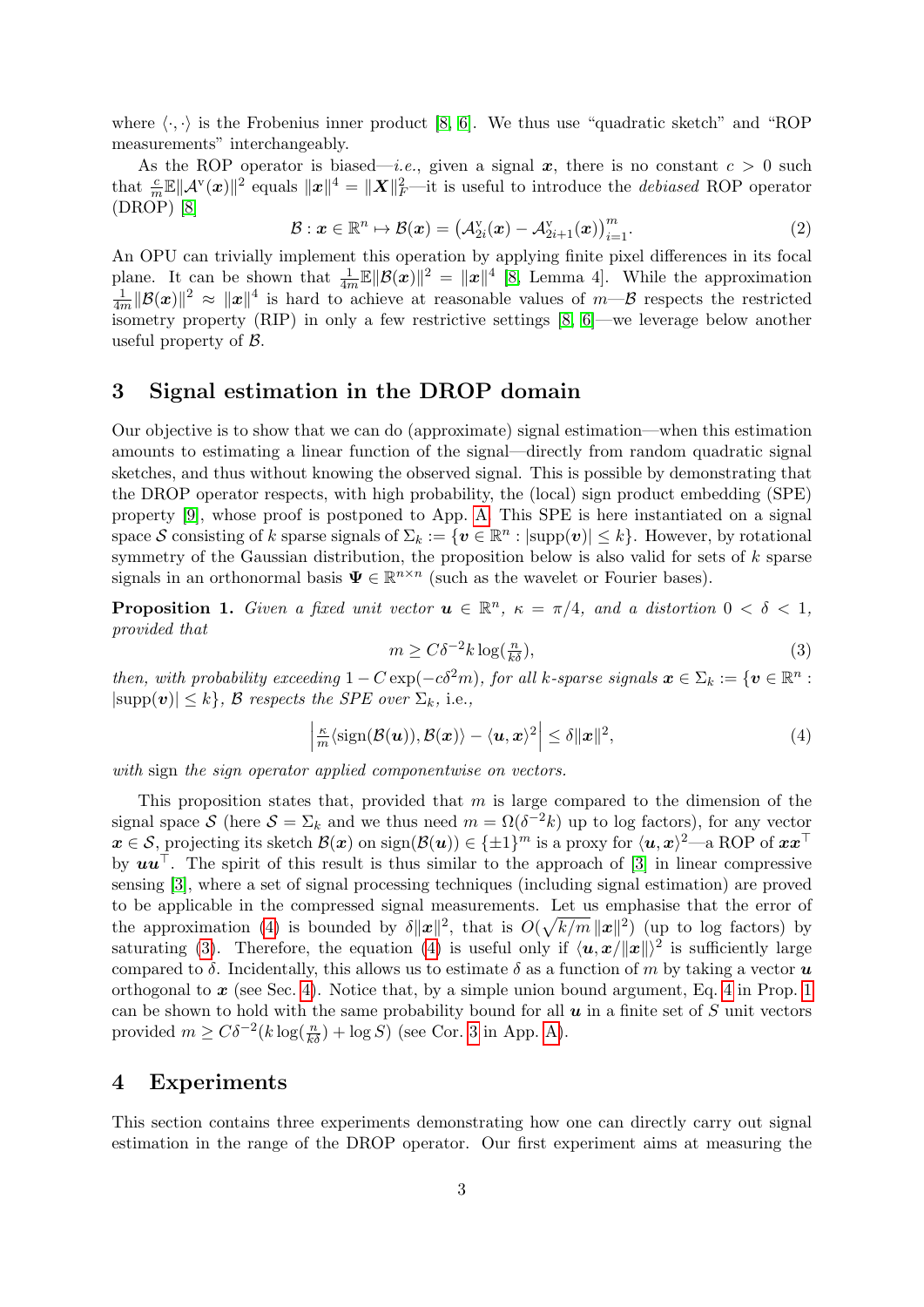<span id="page-3-0"></span>

Figure 1: (Top-left) Estimation of  $\delta$  in [\(4\)](#page-2-2). (Top-right) Synthetic dynamic image sequence; a rotating white disk on a black background. (Bottom) The estimation of the quadrant occupancy functions per quadrant.

approximation error (δ) in [\(4\)](#page-2-2). For this purpose, we took two unit vectors  $x, u \in \mathbb{R}^n$  picked uniformly at random on the sphere  $\mathbb{S}^{n-1}$  with the additional constraint that u must be orthogonal to x. In this case, the term  $\langle u, x \rangle^2$  vanishes in [\(4\)](#page-2-2) and one can estimate  $\delta$  by Monte Carlo simulations over several trials of  $\frac{\kappa}{m}\langle \text{sign}(\mathcal{B}(\boldsymbol{u})), \mathcal{B}(\boldsymbol{x})\rangle$ . We show in Fig. [1\(](#page-3-0)top-left) the estimated δ over 100 trials (average and maximum value) for  $n = 1000$  and varying ratio  $m/n \in [0.1, 10]$ . This estimation confirms that  $\delta$  decays as  $O(m^{-1/2})$  when m increases. Moreover, on average,  $\delta \simeq 0.1$  as soon as  $m/n > 0.2$ .

As a second experiment, we test the possibility to perform localised detection in a simple synthetic video; a sequence of 24 images  $\{\boldsymbol{x}_t\}_{t=0}^{23}$  of size  $128 \times 128$   $(n = 16384)$  representing a white disk rotating on a black (zero) background (see Fig. [1\(](#page-3-0)top-right)). Our objective is to detect the passage of the disk in each of the four image quadrants by only processing the DROP measurements  $\{\mathcal{B}(\bm{x}_t)\}_{t=0}^{23} \subset \mathbb{R}^m$ . We have thus created 4 normalised patterns  $\{\bm{u}_j\}_{j=1}^4$ , with  $u_j$  being constant in the j-th quadrant and 0 outside, for each  $1 \leq j \leq 4$ . We show in Fig. [1\(](#page-3-0)bottom) the time evolution of  $q_j^{\text{est}}(t) := \frac{\kappa}{m} \langle \text{sign}(\mathcal{B}(\boldsymbol{u}_j)), \mathcal{B}(\boldsymbol{x}_t) \rangle$  (continuous curves) for  $m/n = 0.5$  in comparison with the quadrant occupancy functions  $q_j(t) := \langle u_j, x_t \rangle^2$  (dashed lines). The colour coding is given in the legend. We observe that each curves  $q_j^{\text{est}}(t)$  provides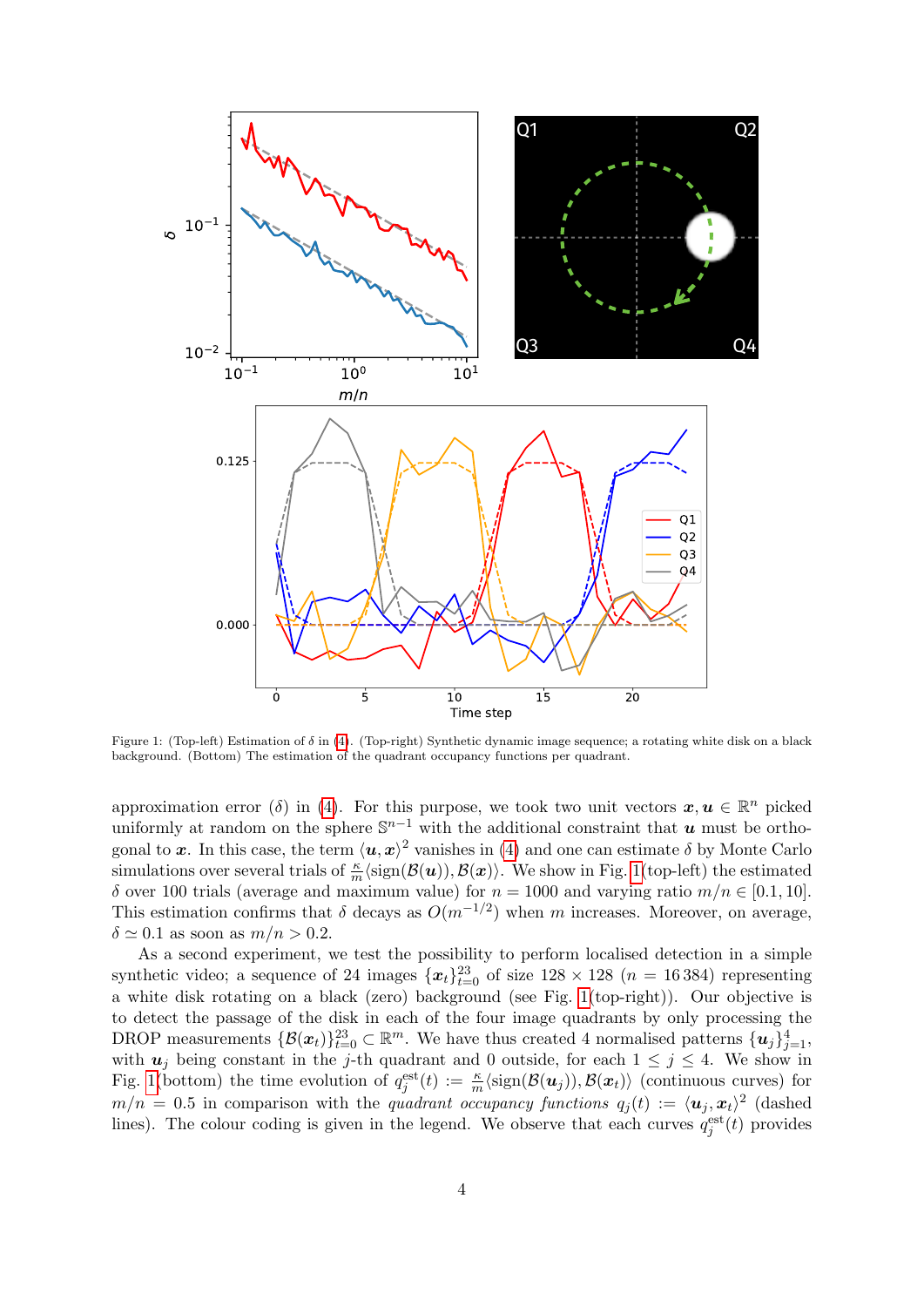a fair estimation of  $q_j(t)$ . Moreover, the amplitude of each curve  $q_j^{\text{est}}(t)$  reduces when the disk is not in the associated quadrant. A rough detection of the quadrant occupancy could thus be established by appropriately thresholding each time signal  $q_j^{\text{est}}(t)$ .

As final illustration, we perform a toy example (naive) classification of images taken in the labelled MNIST dataset  $\mathcal{X} := \{(\boldsymbol{x}_k, t_k)\}_{k=1}^{N=70\,000} \subset \mathbb{R}^{28\times28} \times \{0,\ldots,9\}$  [\[4\]](#page-7-9) (with normalisation  $||x_k|| = 1$ . We want to compare the classification performed in the direct, pixel domain, to the one operated in the sketched domain. We start by randomly splitting  $\mathcal X$  into a training  $X_{tr}$  and a test set  $X_{te}$  according to a split of 60 000 and 10 000 images, respectively. From  $\mathcal{X}_{tr}$  we compute the 10 centroids  $\{c_j\}_{j=0}^9 \subset \mathbb{R}^{28\times28}$  of each class of digits and we define 10 vectors  $u_j = c_j / ||c_j||$ . In the direct domain, the estimated label of an image  $x_k$  is then defined as  $\hat{t}_k := \arg \max_j \langle \boldsymbol{u}_j, \boldsymbol{x}_k \rangle^2$ . In the sketched domain, the label estimate of a test image  $\boldsymbol{x}_k$  is computed as  $\hat{t}_k^{\text{sk}} := \arg \max_j \frac{\kappa}{m}$  $\frac{\kappa}{m} \langle \text{sign}(\mathcal{B}(\boldsymbol{u}_j)), \mathcal{B}(\boldsymbol{x}_k) \rangle$ , which should be close to  $\hat{t}_k$  according to Prop. [1.](#page-2-4) We reach the following average testing accuracy (100 trials,  $\pm$  standard deviation in %) for both the direct and the sketched classifications:

|                                                                                                           |  | Direct   $m = 200$   $m = 400$   $m = 800$   $m = 1600$ |  |
|-----------------------------------------------------------------------------------------------------------|--|---------------------------------------------------------|--|
| $\left[\right.$ Accuracy $\left[\% \right]$   81.2   69.3 ± 1.9   75.2 ± 1.25   78.6 ± 0.91   80.4 ± 0.79 |  |                                                         |  |

These results confirm that, up to some distortion, one can apply this naive classification procedure directly in the DROP measurements of the dataset. As predicted by our analysis, this approximation improves when m increases.

To prospectively question the possibility to reach better classification accuracy in the DROP  $\text{domain, we consider the dataset } \mathcal{X}^{\mathcal{B}} = \{(\mathcal{B}(\boldsymbol{x}_k), t_k)\}_{k=1}^{N=70\,000}, \text{and compute the centroids } \{ \boldsymbol{c}^{\mathcal{B}}_j \}_{j=0}^{9} \subset \mathcal{X}^{\mathcal{B}}$  $\mathbb{R}^m$  in the training split of  $\mathcal{X}^{\mathcal{B}}$ . We then compare two possible classification methods. The first proceeds as a direct classification in the DROP domain, i.e., we compute the label estimate  $\hat{t}_k^{\mathcal{B}} := \arg \max_j \langle c_j^{\mathcal{B}}, \mathcal{B}(\boldsymbol{x}_k) \rangle$ . The second approach assumes that, for each centroid, there exists a vector  $v_j$  such that  $c_j^{\beta} \approx \mathcal{B}(v_j)$ . Under this assumption, we rather estimate our label by applying a *sign* operation to each  $c_j^{\mathcal{B}}$ —which is more aligned to Prop. [1—](#page-2-4) and we compute  $\hat{t}_k^{\mathcal{B},\text{sign}}$  $k_k^{\mathcal{B}, sign} := \arg \max_j \langle sign(c_j^{\mathcal{B}}), \mathcal{B}(x_k) \rangle$ . We reach the following average testing accuracy for the two approaches (for  $m = 800, 500$  trials,  $\pm$  standard deviation in %):

|                                                                     |  | <sup><math>\perp</math></sup> Direct   Estimate $\hat{t}_k^{\text{sk}}$   Estimate $\hat{t}_k^{\mathcal{B}}$   Estimate $\hat{t}_k^{\mathcal{B}, \text{sign}}$ |
|---------------------------------------------------------------------|--|----------------------------------------------------------------------------------------------------------------------------------------------------------------|
| Accuracy $\lbrack \% \rbrack$ 81.2 78.5 ± 0.7 63.4 ± 3.3 84.2 ± 0.6 |  |                                                                                                                                                                |

Keeping only the sign of the estimated centroids provides better testing accuracy than the unsigned method. In fact, the signed approach outperforms the testing accuracy of the direct approach by about 3%.

### 5 Conclusion and perspectives

Our developments have shown that signal estimation is possible by directly processing the quadratic measurements of a signal. We achieved this by showing that such ROP measurements satisfy the sign product embedding with high probability provided  $m$  is sufficiently large compared to the signal space dimension. Our theoretical results were backed up by several synthetic signal estimation and classification experiments. In future works, we plan to reproduce this experiment on an actual OPU to further reduce the computational cost of the procedure, by also leveraging of the one-bit nature of the signed sketches.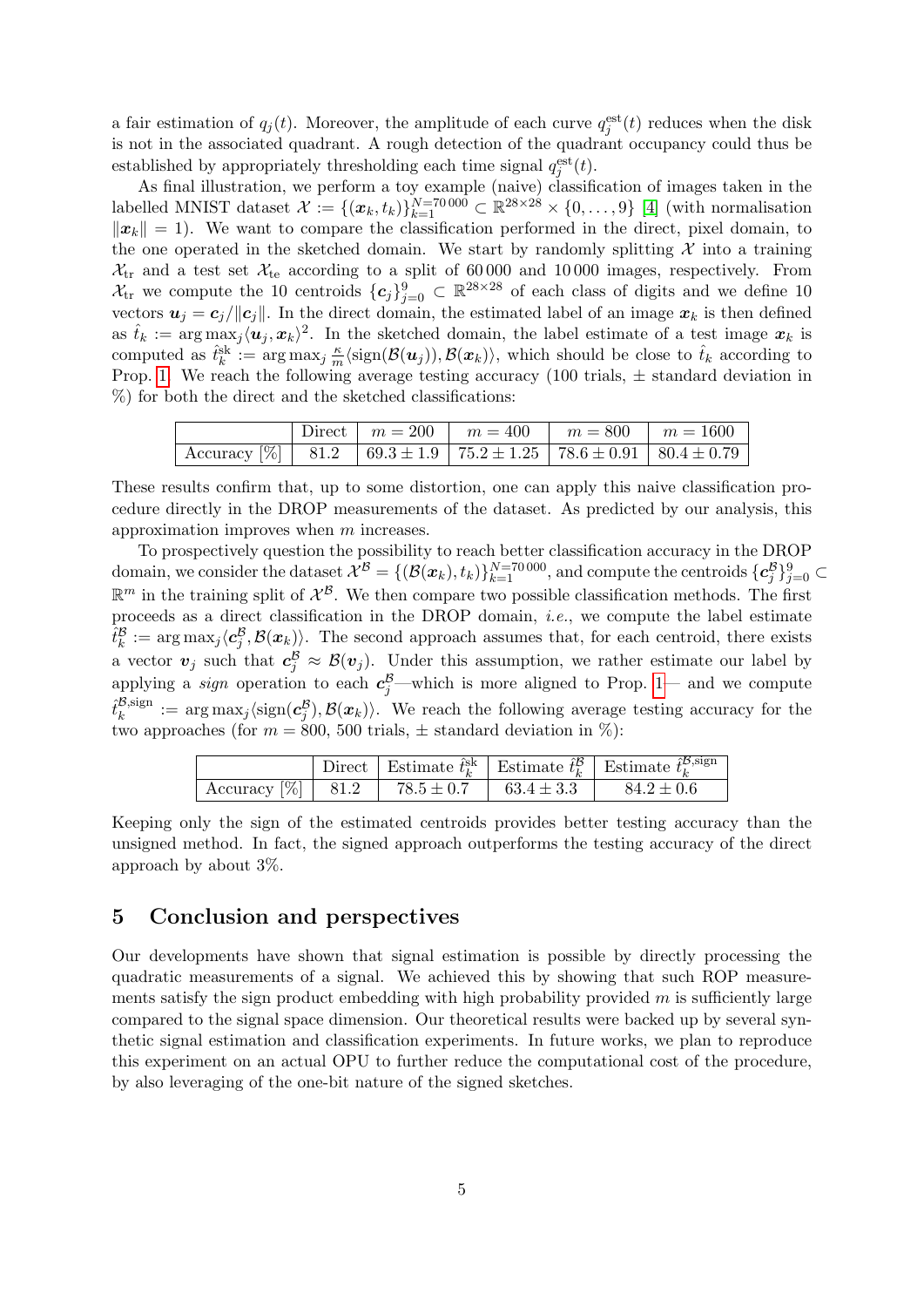### <span id="page-5-0"></span>A Proofs

In this appendix, we start by providing a proof of the isotropy of the DROP operator  $\beta$ . A more general proof is provided in [\[8,](#page-7-3) Lemma 4] (when  $\beta$  is extended to the mapping of matrices of any rank and for sub-gaussian random vectors  $a_i$ ), but we find useful to provide the short alternate proof below for the sake of self-containedness.

<span id="page-5-2"></span>**Proposition 2** (DROP isotropy). Given  $x \in \mathbb{R}^n$ , we have

<span id="page-5-1"></span>
$$
\frac{1}{m}\mathbb{E}\|\mathcal{B}(\boldsymbol{x})\|^2 = 4\|\boldsymbol{x}\|^4. \tag{5}
$$

*Proof.* By rotational symmetry of the Gaussian distribution and by homogeneity of [\(5\)](#page-5-1) in  $||x||^4$ , it is enough to prove Prop. [2](#page-5-2) for  $x = e_1 := (1, 0, \ldots, 0)^\top$ . In this case, for two independent random vectors  $a, b \sim \mathcal{N}(0, I_n)$ , we easily show that  $\frac{1}{m} \mathbb{E} ||\mathcal{B}(x)||^2 = \mathbb{E}[(a^\top x)^2 - (b^\top x)^2]^2 =$  $\mathbb{E}\left[a_1^2-b_1^2\right]^2 2(\mathbb{E}a_1^4-\mathbb{E}a_1^2b_1^2)=4=4\|\boldsymbol{x}\|^4.$ 

We now prove the central result of this work, Prop. [1,](#page-2-4) that is restated below for convenience

**Proposition** [\(1\)](#page-2-4). Given a fixed unit vector  $u \in \mathbb{R}^n$ ,  $\kappa = \pi/4$ , and a distortion  $0 < \delta < 1$ , provided that

<span id="page-5-3"></span>
$$
m \ge C\delta^{-2}k \log(\frac{n}{k\delta}),\tag{3}
$$

then, with probability exceeding  $1 - C \exp(-c\delta^2 m)$ , for all k-sparse signals  $\mathbf{x} \in \Sigma_k := \{ \mathbf{v} \in \mathbb{R}^n :$  $|\text{supp}(v)| \leq k$ , B respects the SPE over  $\Sigma_k$ , i.e.,

$$
\left|\frac{\kappa}{m}\langle\operatorname{sign}(\mathcal{B}(\boldsymbol{u})),\mathcal{B}(\boldsymbol{x})\rangle-\langle\boldsymbol{u},\boldsymbol{x}\rangle^{2}\right|\leq\delta\|\boldsymbol{x}\|^{2},\tag{4}
$$

with sign the sign operator applied componentwise on vectors.

*Proof.* Let us first show that the expectation of  $\frac{\kappa}{m} \langle \text{sign}(\mathcal{B}(\boldsymbol{u})) , \mathcal{B}(\boldsymbol{x}) \rangle$  is actually equal to  $\langle \boldsymbol{u}, \boldsymbol{x} \rangle^2$ .

By rotational symmetry of the Gaussian distribution and homogeneity of this expectation in  $||x||^2$ , it is enough to prove it for  $u = e_1$  and  $x = ce_1 + se_2$ , with  $c = \cos \theta$ ,  $s = \sin \theta$ , and  $\theta$ the angle between  $x$  and  $u$ .

In this case, for two independent random vectors  $a, b \sim \mathcal{N}(0, I_n)$ , we easily show that

$$
\frac{1}{m}\mathbb{E}\langle \text{sign}(\mathcal{B}(\boldsymbol{u})), \mathcal{B}(\boldsymbol{x}) \rangle = \mathbb{E}\operatorname{sign}(a_1^2 - b_1^2)[(ca_1 + sa_2)^2 - (cb_1 + sb_2)^2] \n= \mathbb{E}\operatorname{sign}(a_1^2 - b_1^2)[c^2(a_1^2 - b_1^2) + s^2(a_2^2 - b_2^2) + 2cs(a_1a_2 - b_1b_2)] \n= c^2 \mathbb{E}\operatorname{sign}(a_1^2 - b_1^2)(a_1^2 - b_1^2) = c^2 \mathbb{E}|a_1 - b_1||a_1 + b_1|.
$$

Since  $a_1 - b_1 \sim \mathcal{N}(0, 2)$  and  $a_1 + b_1 \sim \mathcal{N}(0, 2)$  are decorrelated, and thus independent, we have  $\mathbb{E}|a_1 - b_1||a_1 + b_1| = 2\mathbb{E}(2^{-1/2}|a_1 - b_1|)\mathbb{E}(2^{-1/2}|a_1 + b_1|) = \frac{4}{\pi} = 1/\kappa$ , which proves the claim since  $c^2 = \cos^2 \theta = \langle \boldsymbol{u}, \boldsymbol{x} \rangle^2$ .

Second, we study the concentration of  $\frac{\kappa}{m}\langle \text{sign}(\mathcal{B}(u)), \mathcal{B}(x)\rangle$  around its mean for a fixed unit vector **u** and still assuming that  $||x||^2 = 1$  by homogeneity of [\(4\)](#page-2-2).

One can write

$$
S:=\kappa \langle \text{sign}(\mathcal{B}(\boldsymbol{u})), \mathcal{B}(\boldsymbol{x}) \rangle - m \langle \boldsymbol{u}, \boldsymbol{x} \rangle^2,
$$

as the sum  $S = \sum_{i=1}^{m} Z_i$  with

$$
Z_i := s_i(\boldsymbol{u}) [(\boldsymbol{a}_{2i}^\top \boldsymbol{x})^2 - (\boldsymbol{a}_{2i+1}^\top \boldsymbol{x})^2],
$$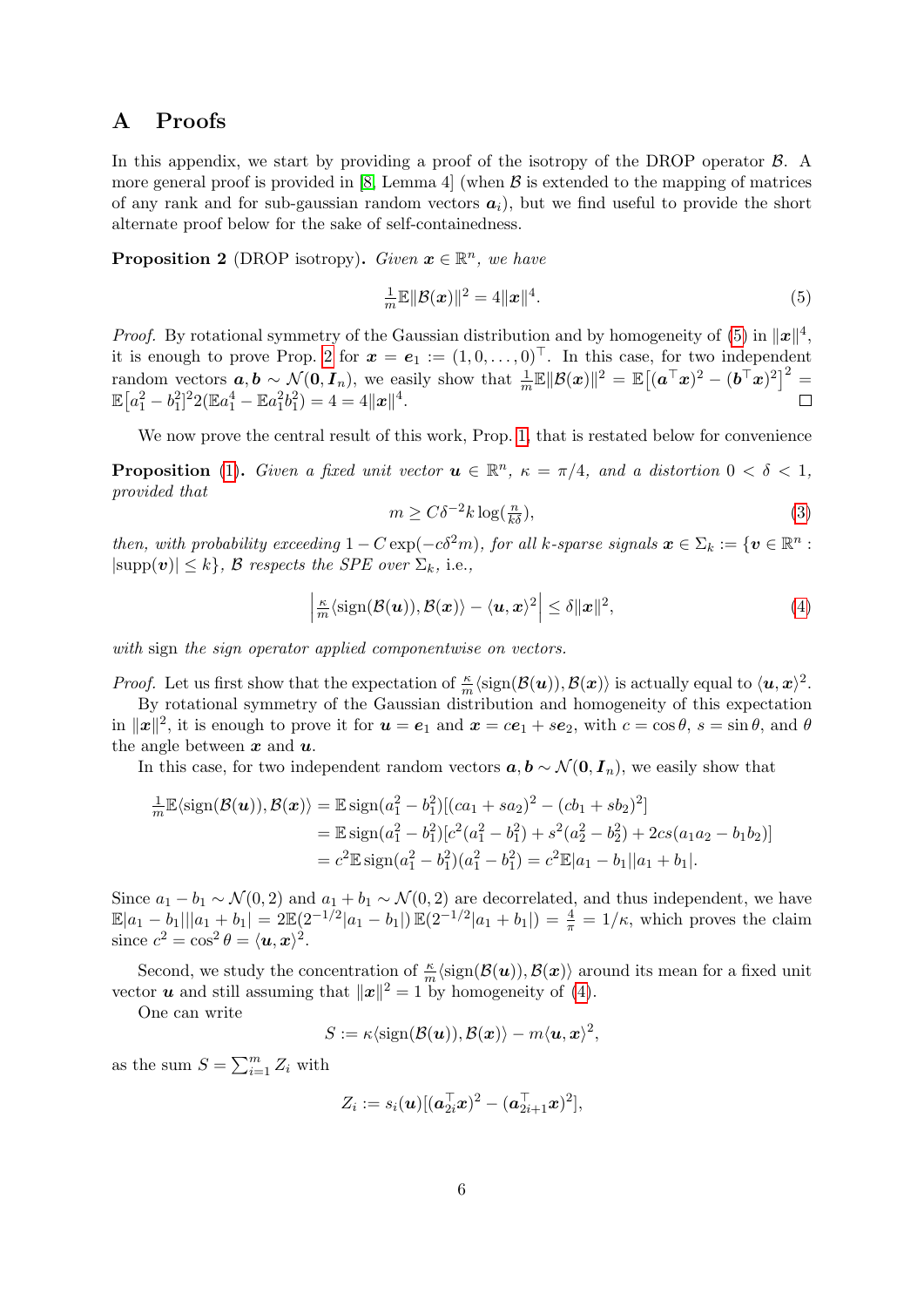and  $s_i(\boldsymbol{u}) = \text{sign}[(\boldsymbol{a}_{2i}^{\top}\boldsymbol{u})^2 - (\boldsymbol{a}_{2i+1}^{\top}\boldsymbol{u})^2]$ . The random variables  $Z_i$  are all i.i.d. and sub-exponential since their sub-exponential norm is bounded as

$$
||Z_i||_{\psi_1} = ||(\mathbf{a}_{2i}^\top \mathbf{x})^2 - (\mathbf{a}_{2i+1}^\top \mathbf{x})^2||_{\psi_1} \leq 2 ||(\mathbf{a}_{2i}^\top \mathbf{x})^2||_{\psi_1} \leq 4 ||\mathbf{a}_{2i}^\top \mathbf{x}||_{\psi_2}^2 \leq C,
$$

see [\[11,](#page-7-11) Def. 5.13 & Lemma 5.14].

Therefore, from [\[11,](#page-7-11) Cor. 5.17], for any  $\delta \geq 0$ , we get the concentration result  $\mathbb{P}[|S| \geq 0]$  $\delta m$   $\leq 2 \exp(-c \min(\delta^2, \delta)m)$ , or

$$
\mathbb{P}\big[\big|\frac{\kappa}{m}\langle\text{sign}(\mathcal{B}(\boldsymbol{u})),\mathcal{B}(\boldsymbol{x})\rangle-\langle\boldsymbol{u},\boldsymbol{x}\rangle^2\big|\geq\delta\big]\leq 2\exp(-c\min(\delta^2,\delta)m). \hspace{1cm} (6)
$$

Finally, we extend the previous concentration result for a fixed unit vector  $\boldsymbol{u}$  and for all vectors of  $\Sigma_k$ . By the same homogeneity argument, it is enough to prove the final claim of Prop. [1](#page-2-4) for all unit k-sparse signals  $x$  of  $\Sigma_k \cap \mathbb{S}^{n-1}$ .

Let us observe that, for all  $i \in [m]$ ,  $\mathcal{B}(x) = \boldsymbol{d}_i^\top \boldsymbol{X} \boldsymbol{s}_i$  with  $\boldsymbol{d}_i := \boldsymbol{a}_{2i} - \boldsymbol{a}_{2i+1}$ ,  $\boldsymbol{s}_i := \boldsymbol{a}_{2i} + \boldsymbol{a}_{2i+1}$ , and  $X = xx^\top$ . Moreover, the lifted matrix X has rank one, unit Frobenius norm and is sparse along its rows and columns, or bi-sparse [\[13\]](#page-8-1).

Therefore, given a radius  $\epsilon > 0$  to be fixed momentarily, there exists a  $\epsilon$ -covering  $\mathcal{G}_{\epsilon} \subset \mathcal{G}$ of the lifted set  $\mathcal{G} := \{xx^\top : x \in \Sigma_k \cap \mathbb{S}^{n-1}\}$ —such that for any  $X \in \mathcal{G}$  there is a  $X' \in \mathcal{G}_{\epsilon}$ with same row and column supports and  $||X - X|| \leq \epsilon$ —whose cardinality  $|\mathcal{G}_{\epsilon}|$  does not exceed  $\binom{n}{k}$  $(k)(9/\epsilon)^{2k+1}$  [\[12,](#page-7-12) Lemma 3.1], which is also crudely bounded by  $(\frac{cn}{\epsilon k})^{2k+1}$ . Let us set  $\bar{u}$  :=  $sign(\mathcal{B}(u))$ . Since

$$
\tfrac{\kappa}{m}\langle \bar{\bm{u}},\mathcal{B}(\bm{x})\rangle - \langle \bm{u},\bm{x}\rangle^2 = \tfrac{\kappa}{m}\langle \bar{\bm{u}},\bm{d}_i^\top\bm{X}\bm{s}_i\rangle - \bm{u}^\top\bm{X}\bm{u},
$$

by a standard union bound argument applied to  $(6)$ , we thus see that, with probability exceeding  $1-2|\mathcal{G}_{\epsilon}| \exp(-c \min(\delta^2, \delta)m)$  we have for all  $\mathbf{X}' \in \mathcal{G}_{\epsilon}$ 

$$
|\tfrac{\kappa}{m}\langle \bar{\bm{u}}, \bm{d}_i^\top\bm{X}'\bm{s}_i\rangle - \bm{u}^\top\bm{X}'\bm{u}| \leq \delta.
$$

Therefore, provided  $m \geq C \min(\delta, \delta^2)^{-1} k \log(\frac{n}{k\epsilon})$ , this last inequality holds with probability exceeding  $1 - 2 \exp(-c \min(\delta^2, \delta)m)$ .

The rest of the proof assumes that this event holds. Let us define the  $n \times n$  matrix

$$
\bm{Q} := \tfrac{\kappa}{m} \textstyle \sum_{i=1}^m \bar{u}_i \bm{d}_i \bm{s}_i^\top - \bm{u} \bm{u}^\top.
$$

We then have for all  $X \in \mathcal{G}$ ,

$$
\tfrac{\kappa}{m}\langle \bar{\bm{u}}, \bm{d}_i^\top\bm{X}\bm{s}_i\rangle - \bm{u}^\top\bm{X}\bm{u} = \langle \bm{Q}, \bm{X}\rangle.
$$

Moreover, let us set  $\rho := \sup_{\mathbf{X} \in \mathcal{G}} |\langle \mathbf{Q}, \mathbf{X} \rangle|$ . Then, following a similar argument to [\[12,](#page-7-12) Sec. 3.2], given an arbitrary  $X \in \mathcal{G}$ , and for  $X' \in \mathcal{G}_{\epsilon}$  such that  $||X - X'|| \leq \epsilon$ ,

$$
|\langle \boldsymbol{Q}, \boldsymbol{X} \rangle| \leq |\langle \boldsymbol{Q}, \boldsymbol{X}' \rangle| + |\langle \boldsymbol{Q}, \boldsymbol{Y} \rangle| \| \boldsymbol{X} - \boldsymbol{X}' \| \leq \delta + |\langle \boldsymbol{Q}, \boldsymbol{Y} \rangle| \epsilon,
$$

with  $Y = (X - X') / ||X - X'||$ . Since the symmetric matrix Y has rank two, we can decompose it as  $\boldsymbol{Y} = [\boldsymbol{Y}_1 + \boldsymbol{Y}_2]$  with  $\hat{\boldsymbol{Y}_i} := [\boldsymbol{Y}_i / ||\boldsymbol{Y}_i|| \in \mathcal{G}$  and  $\langle \boldsymbol{Y}_1, \boldsymbol{Y}_2 \rangle = 0$ . Therefore,  $|\langle \boldsymbol{Q}, \boldsymbol{Y} \rangle| \leq$  $|\langle \mathbf{Q}, \hat{\boldsymbol{Y}}_1 \rangle| ||\boldsymbol{Y}_1|| + |\langle \mathbf{Q}, \hat{\boldsymbol{Y}}_2 \rangle| ||\boldsymbol{Y}_2|| \leq 2\rho$  and  $|\langle \mathbf{Q}, \boldsymbol{X} \rangle| \leq \delta + 2\rho\epsilon$ . Taking the suppremum over  $\boldsymbol{X}$ , this means that  $\rho \leq \delta + 2\rho\epsilon$ , or  $\rho \leq \delta/(1-2\epsilon)$ . Picking for instance  $\epsilon = \delta/4$  and  $\delta < 1$ , gives  $|\langle \mathbf{Q}, \mathbf{X} \rangle| \leq \delta + \delta^2 \leq 2\delta$ , and a final rescaling of  $\delta$  concludes the proof.  $\Box$ 

The following corollary extends Prop. [4](#page-2-2) to the case where  $\boldsymbol{u}$  belongs to a finite set of unit vectors.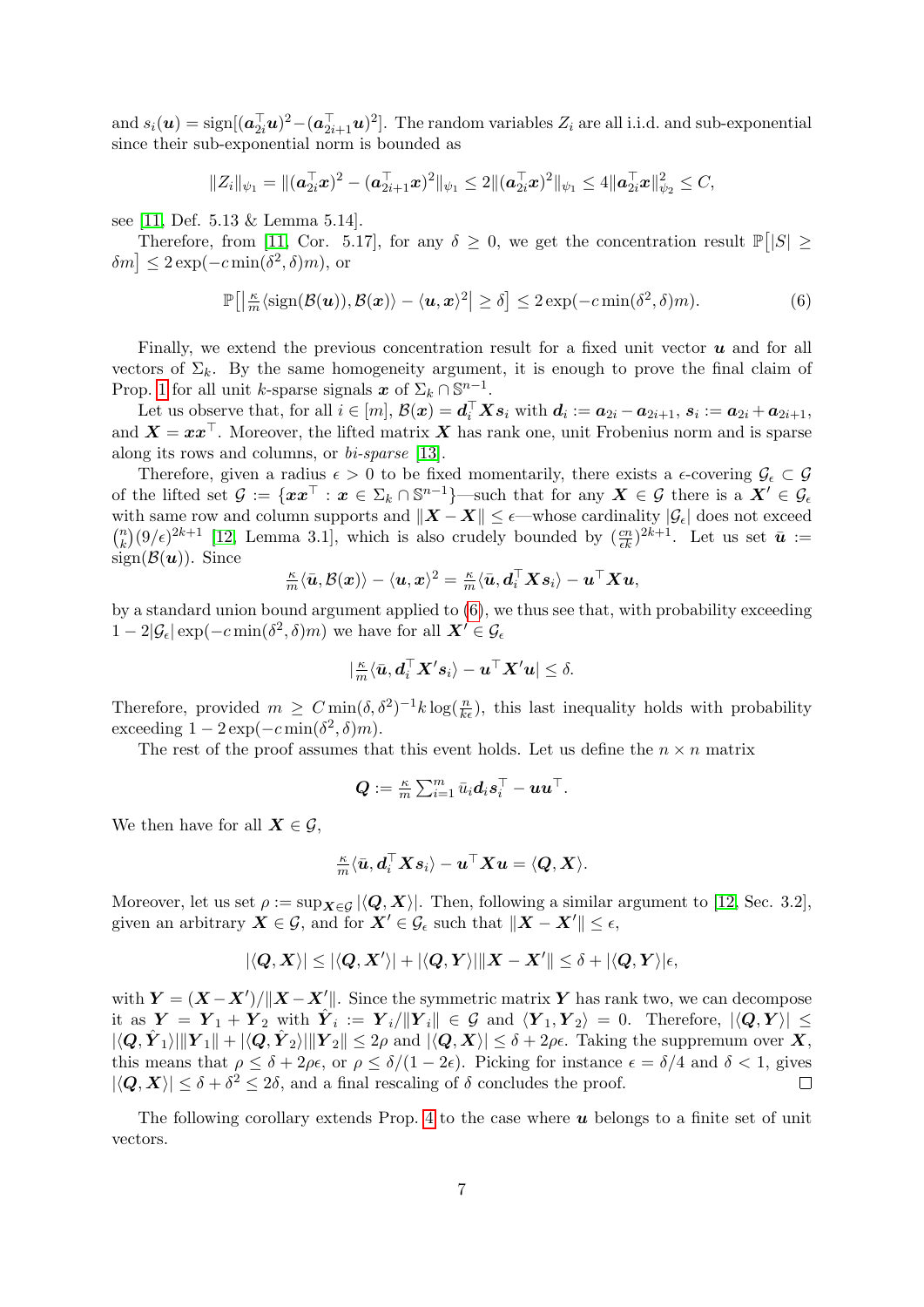<span id="page-7-10"></span>**Corollary 3.** Given a set of S fixed unit vector  $\{u_s\}_{s=1}^S$ ,  $\kappa = \pi/4$ , and a distortion  $0 < \delta < 1$ , provided that  $m \geq C\delta^{-2}(k \log(\frac{n}{k\delta}) + \log S)$ , we have, with probability exceeding  $1-C \exp(-c\delta^2 m)$ , for all k-sparse signals  $\boldsymbol{x} \in \sum_{k} \in \{ \boldsymbol{v} \in \mathbb{R}^{n} : |\text{supp}(\boldsymbol{v})| \leq k \}$  and all  $s \in [S]$ ,

<span id="page-7-13"></span>
$$
\left|\frac{\kappa}{m}\langle\text{sign}(\mathcal{B}(\boldsymbol{u}_s)),\mathcal{B}(\boldsymbol{x})\rangle-\langle\boldsymbol{u}_s,\boldsymbol{x}\rangle^2\right|\leq\delta\|\boldsymbol{x}\|^2.
$$
 (7)

The proof of this corollary consists in bounding the failure of [\(7\)](#page-7-13) using Prop. [1](#page-2-4) and a simple union bound argument.

#### References

- <span id="page-7-2"></span>[1] V. Kastrinaki, M. Zervakis, K. Kalaitzakis, A survey of video processing techniques for traffic applications. Image and vision computing, 21(4), 359-381, 2003.
- <span id="page-7-0"></span>[2] W. B. Johnson and J. Lindenstrauss. Extensions of Lipschitz mappings into a Hilbert space. Contemporary Mathematics, 26:189–206, 1984.
- <span id="page-7-7"></span>[3] P.T. Boufounos, M.B. Wakin, R.G. Baraniuk, M.A. Davenport, Signal processing with compressive measurements, IEEE Journal of Selected topics in Signal processing, 4(2), 445-460. 2010.
- <span id="page-7-9"></span>[4] L. Deng, The MNSIT database of handwritten digit images for machine learning research [best of the web]. IEEE signal processing magazine, 2012, vol. 29, no 6, p. 141-142.
- <span id="page-7-6"></span>[5] S. Foucart, Flavors of Compressive Sensing. In: Fasshauer, G., Schumaker, L. Approximation Theory XV: San Antonio 2016. AT 2016. Springer Proceedings in Mathematics & Statistics, vol 201, Springer, 2017.
- <span id="page-7-4"></span>[6] T. Cai, and A. Zhang., ROP: Matrix Recovery via Rank One Projections, The Annals of Statistics, vol. 43, no. 1, pp. 102-38, 2015.
- <span id="page-7-5"></span>[7] E.J. Candès, T. Strohmer, and V. Voroninski, PhaseLift: Exact and Stable Signal Recovery from Magnitude Measurements via Convex Programming.,Comm. Pure Appl. Math., 66: 1241-1274, 2013.
- <span id="page-7-3"></span>[8] Y. Chen, Y. Chi, A.J. Goldsmith, Exact and Stable Covariance Estimation From Quadratic Sampling via Convex Programming, IEEE Transactions on Information Theory, vol. 61, no. 7, 2015.
- <span id="page-7-8"></span>[9] L. Jacques, K. Degraux, C. De Vleeschouwer, Quantized Iterative Hard Thresholding: Bridging 1-bit and High-Resolution Quantized Compressed Sensing. Proceedings of International Conference on Sampling Theory and Applications, IEEE2013, p.105-108, 2013.
- <span id="page-7-1"></span>[10] A. Saade, F. Caltagirone, I. Carron, L. Daudet, A. Drémeau, S. Gigan, and F. Krzakala, Random projections through multiple optical scattering: Approximating kernels at the speed of light. In IEEE ICASSP 2016 (pp. 6215-6219).
- <span id="page-7-11"></span>[11] R. Vershynin, "Introduction to the Non-Asymptotic Analysis of Random Matrices." In Y. C. Eldar & G. Kutyniok (ed.), Compressed Sensing: Theory and Practice (pp. 210–268), 2012. Cambridge University Press . ISBN: 9780511794308.
- <span id="page-7-12"></span>[12] E. J. Cand`es, Y. Plan, Tight oracle inequalities for low-rank matrix recovery from a minimal number of noisy random measurements. IEEE Transactions on Information Theory, 57(4), 2342-2359. 2011